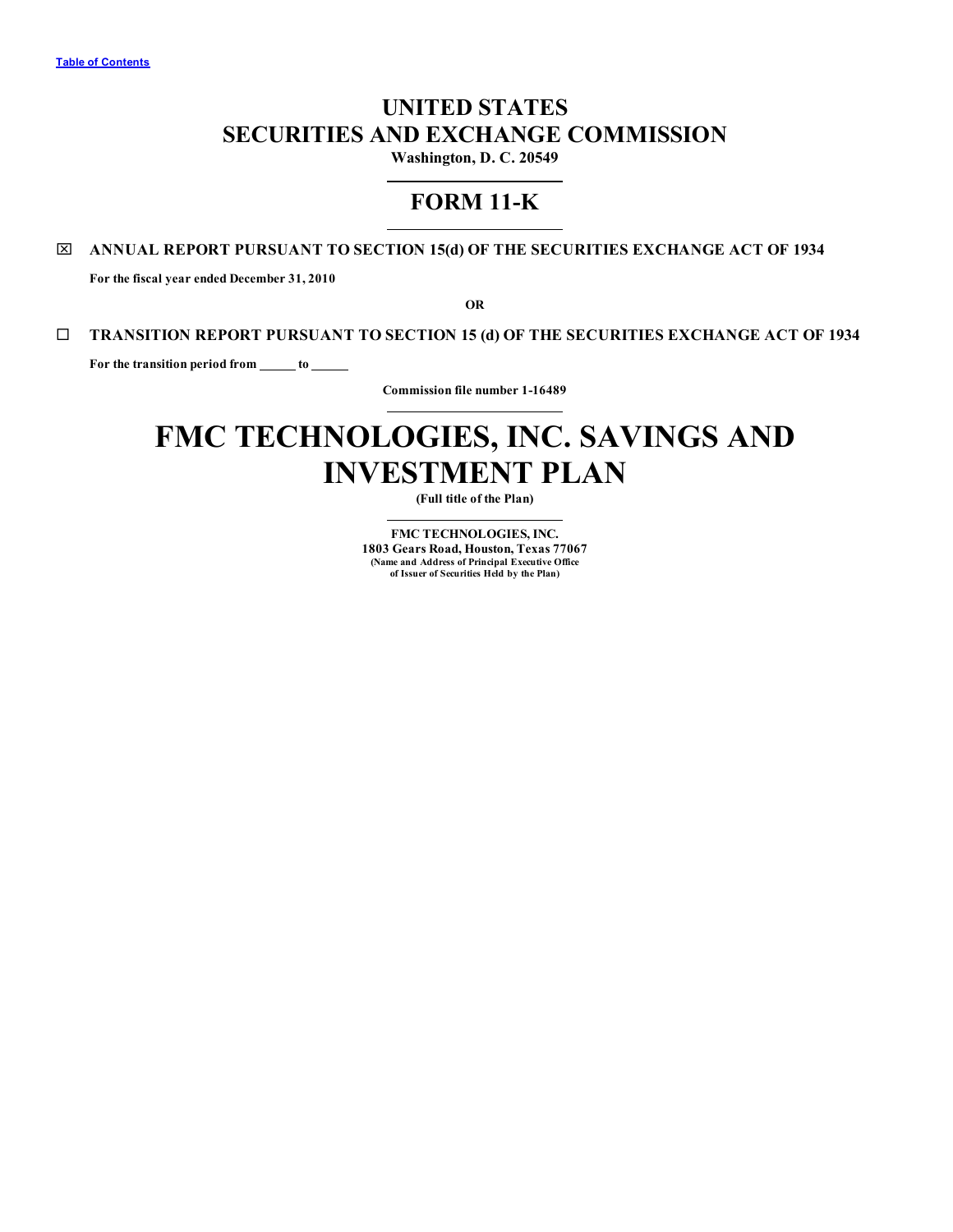## **Table of Contents**

<span id="page-1-0"></span>

| <b>Statements of Net Assets Available for Benefits</b><br>$\overline{4}$<br>Statements of Changes in Net Assets Available for Benefits<br>5<br><b>Notes to Financial Statements</b><br>6<br>Form 5500, Schedule H, Part IV Line 4i – Schedule of Assets (Held at End of Year)<br>12<br>14<br>16 | Report of Independent Registered Public Accounting Firm | Page |
|-------------------------------------------------------------------------------------------------------------------------------------------------------------------------------------------------------------------------------------------------------------------------------------------------|---------------------------------------------------------|------|
|                                                                                                                                                                                                                                                                                                 | Financial Statements:                                   |      |
|                                                                                                                                                                                                                                                                                                 |                                                         |      |
|                                                                                                                                                                                                                                                                                                 |                                                         |      |
|                                                                                                                                                                                                                                                                                                 |                                                         |      |
|                                                                                                                                                                                                                                                                                                 | Supplemental Schedule:                                  |      |
|                                                                                                                                                                                                                                                                                                 |                                                         |      |
|                                                                                                                                                                                                                                                                                                 | Signature                                               |      |
|                                                                                                                                                                                                                                                                                                 | Exhibit 23.1                                            |      |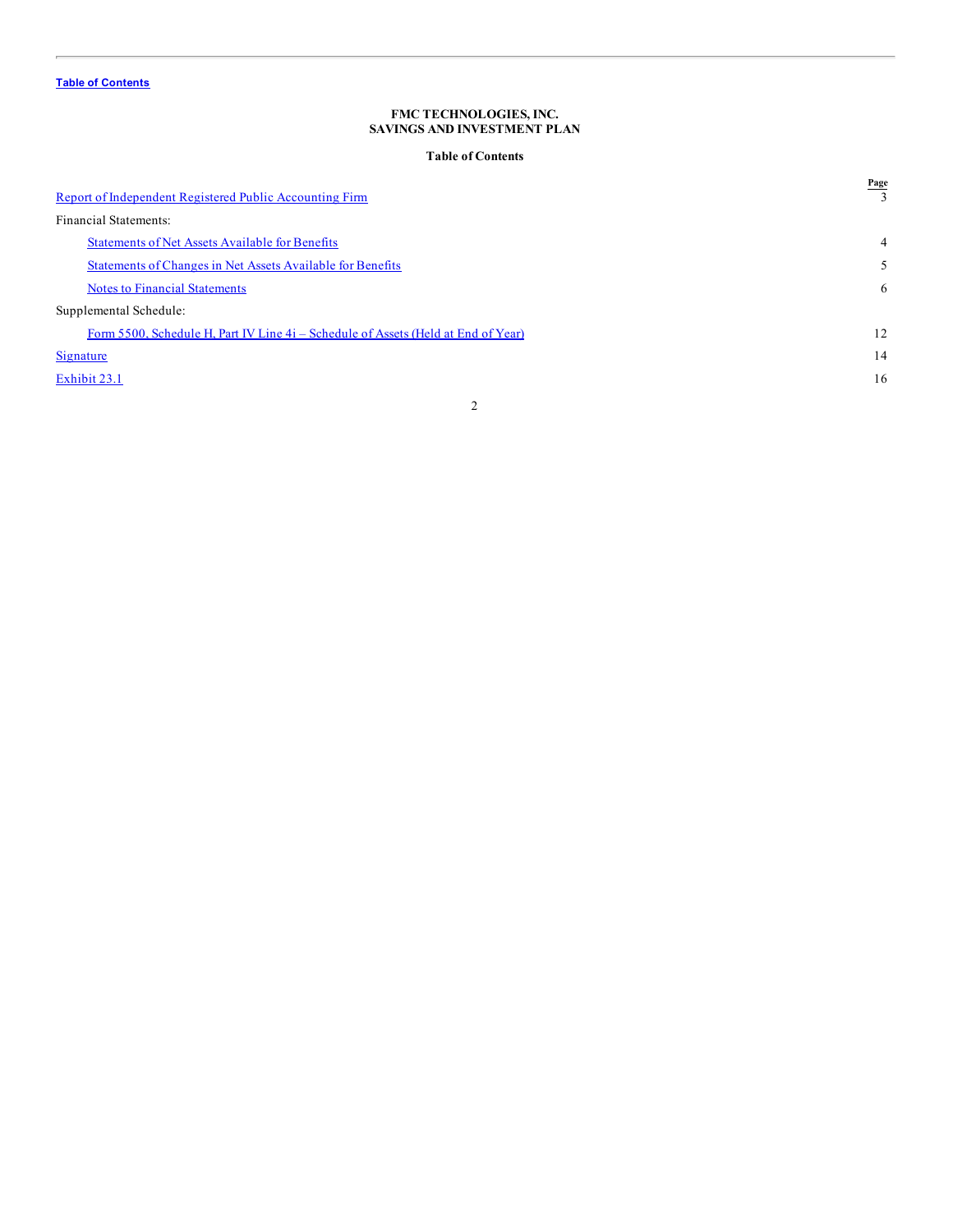#### **REPORT OF INDEPENDENT REGISTERED PUBLIC ACCOUNTING FIRM**

<span id="page-2-0"></span>The Employee Benefit Committee of FMC Technologies, Inc.:

We have audited the accompanying statements of net assets available for benefits of the FMC Technologies, Inc. Savings and Investment Plan (the "Plan") as of December 31, 2010 and 2009, and the related statements of changes in net assets available for benefits for the years then ended. These financial statements are the responsibility of the Plan's management. Our responsibility is to express an opinion on these financial statements based on our audits.

We conducted our audits in accordance with the standards of the Public Company Accounting Oversight Board (United States). Those standards require that we plan and perform the audit to obtain reasonable assurance about whether the financial statements are free of material misstatement. The Plan is not required to have, nor were we engaged to perform an audit of its internal control over financial reporting. Our audit includes consideration of internal control over financial reporting as a basis for designing audit procedures that are appropriate in the circumstances, but not for the purpose of expressing an opinion on the effectiveness of the Plan's internal control over financial reporting. Accordingly, we express no such opinion. An audit also includes examining, on a test basis, evidence supporting the amounts and disclosures in the financial statements, assessing the accounting principles used and significant estimates made by management, as well as evaluating the overall financial statement presentation. We believe that our audits provide a reasonable basis for our opinion.

In our opinion, the financial statements referred to above present fairly, in all material respects, the net assets available for benefits of the Plan as of December 31, 2010 and 2009, and the changes in net assets available for benefits for the years then ended, in conformity with accounting principles generally accepted in the United States of America.

Our audits were conducted for the purpose of forming an opinion on the basic financial statements taken as a whole. The supplemental Schedule H, Part IV Line 4i – Schedule of Assets (Held at End of Year) as of December 31, 2010 is presented for the purpose of additional analysis and is not a required part of the basic financial statements, but is supplementary information required by the Department of Labor's Rules and Regulations for Reporting and Disclosure under the Employee Retirement Income Security Act of 1974. This supplemental schedule is the responsibility of the Plan's management. The supplemental schedule has been subjected to the auditing procedures applied in the audit of the basic financial statements and, in our opinion, is fairly stated in all material respects in relation to the basic financial statements taken as a whole.

/s/ McConnell & Jones

Houston, Texas June 10, 2011

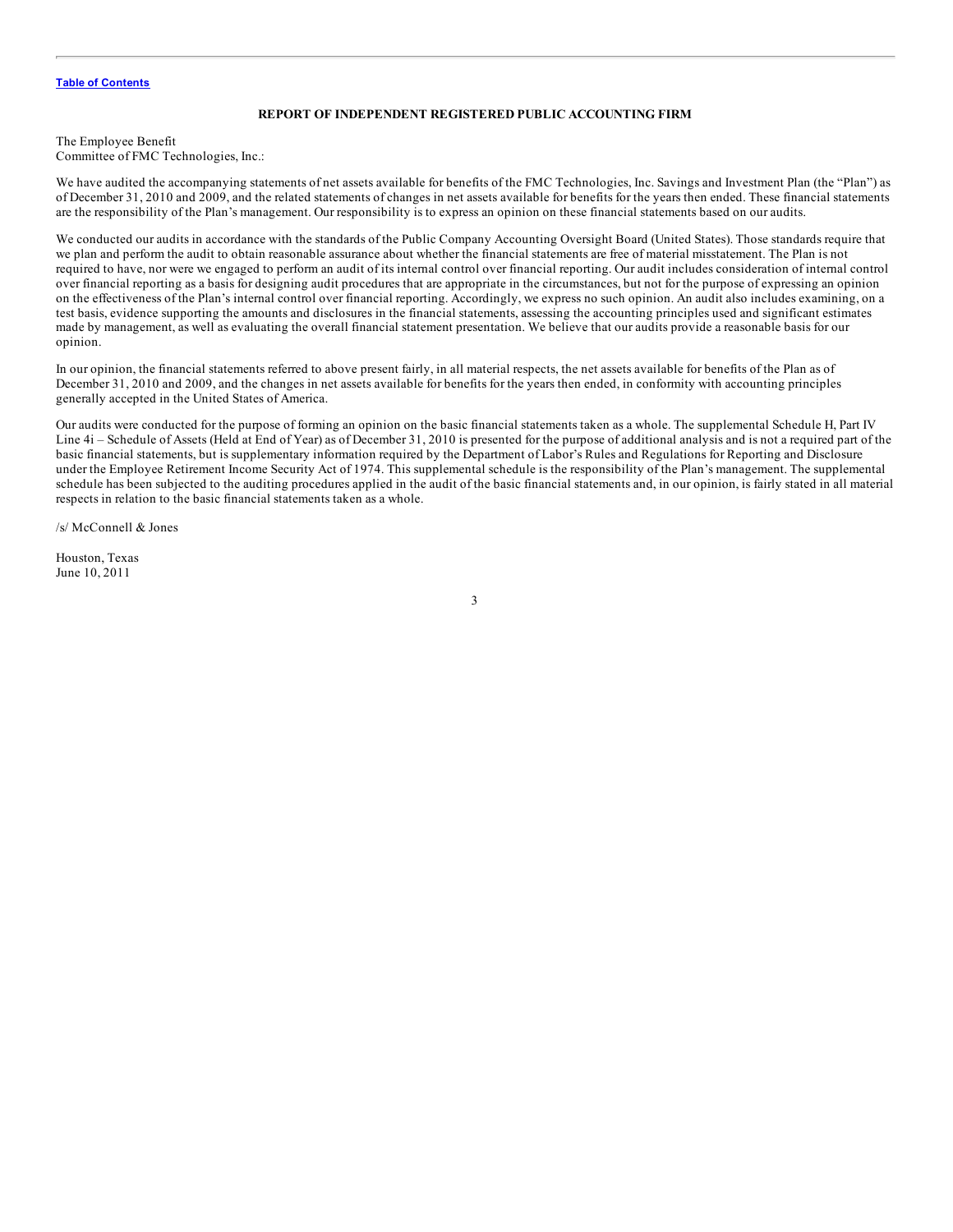Statements of Net Assets Available for Benefits

December 31, 2010 and 2009

## (In thousands)

<span id="page-3-0"></span>

|                                                                                                | 2010      | 2009      |
|------------------------------------------------------------------------------------------------|-----------|-----------|
| Assets:                                                                                        |           |           |
| Investments, at fair value                                                                     | \$499,306 | \$394,337 |
| Notes receivable from participants                                                             | 12,548    | 10.212    |
| Receivable - Employee contributions                                                            | 13        | 177       |
| Receivable – Employer contributions                                                            | 12        | 127       |
| Total assets                                                                                   | 511,879   | 404,853   |
| Liabilities:                                                                                   |           |           |
| Accrued administrative expenses                                                                | 35        | 39        |
| Total liabilities                                                                              | 35        | 39        |
| Net assets available for benefits at fair value                                                | 511,844   | 404,814   |
| Adjustment from fair value to contract value for fully benefit-responsive investment contracts | (707)     | 696       |
| Net assets available for benefits                                                              | \$511,137 | \$405,510 |

See accompanying notes to financial statements.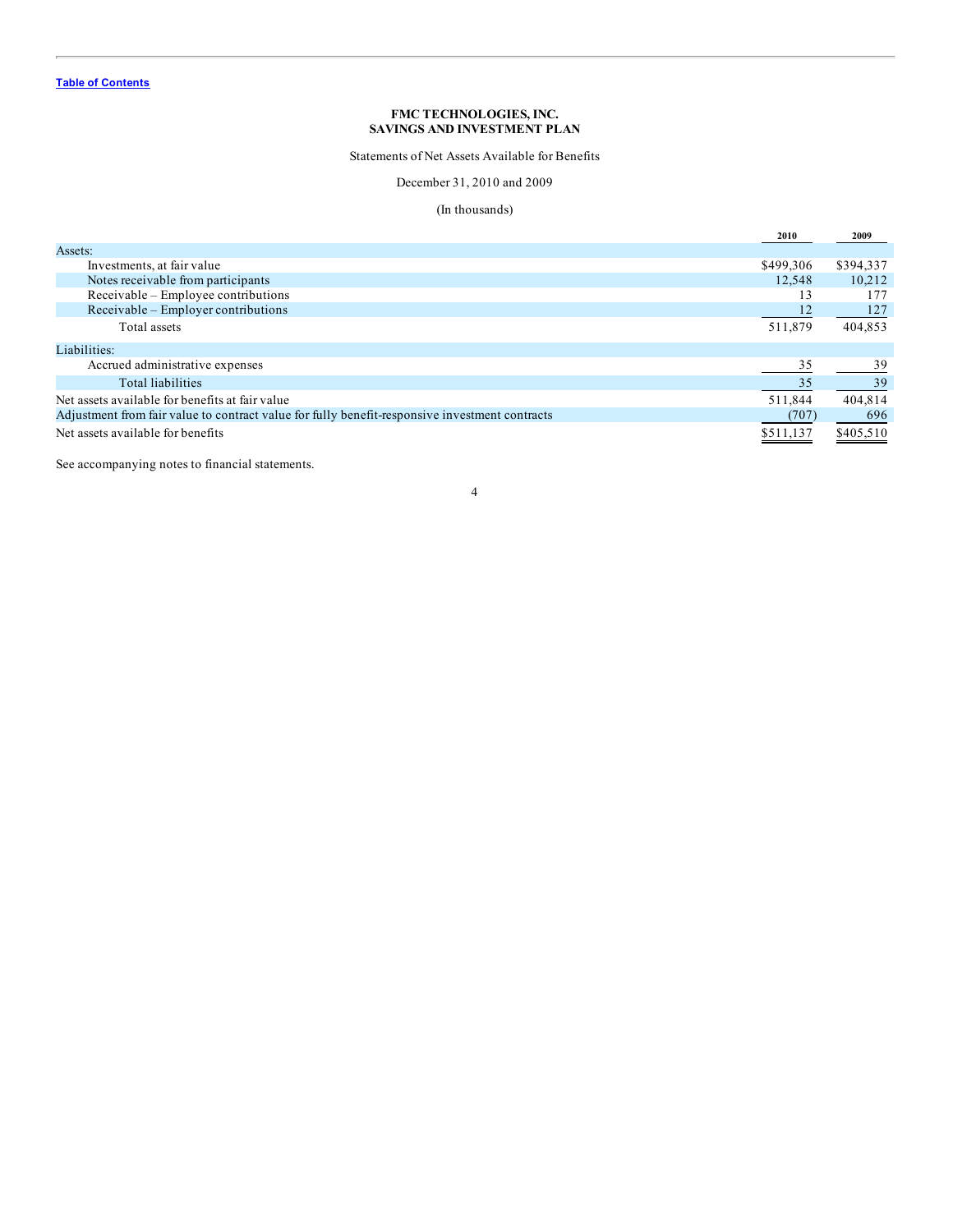Statements of Changes in Net Assets Available for Benefits

Years Ended December 31, 2010 and 2009

## (In thousands)

<span id="page-4-0"></span>

|                                                       | 2010      | 2009      |
|-------------------------------------------------------|-----------|-----------|
| Additions to Net Assets Available for Benefits:       |           |           |
| Investment income:                                    |           |           |
| Net appreciation in fair value of investments         | \$99,317  | \$135,494 |
| Interest and dividend income                          | 5,754     | 3,596     |
| Net investment income                                 | 105,071   | 139,090   |
| Contributions:                                        |           |           |
| Employee contributions                                | 20,469    | 17,638    |
| Employer contributions                                | 17,999    | 9,838     |
| Total contributions                                   | 38,468    | 27,476    |
| Interest income on notes receivable from participants | 488       | 424       |
| Total additions                                       | 144,027   | 166,990   |
| Deductions from Net Assets Available for Benefits:    |           |           |
| Benefit distributions to participants                 | 39,345    | 23,139    |
| Administrative expenses                               | 268       | 236       |
| Total deductions                                      | 39,613    | 23,375    |
| Net increase prior to transfer                        | 104,414   | 143,615   |
| Transfers to the Plan                                 | 1,213     |           |
| Net increase in net assets available for benefits     | 105,627   | 143,615   |
| Net assets available for benefits, beginning of year  | 405,510   | 261,895   |
| Net assets available for benefits, end of year        | \$511,137 | \$405,510 |

See accompanying notes to financial statements.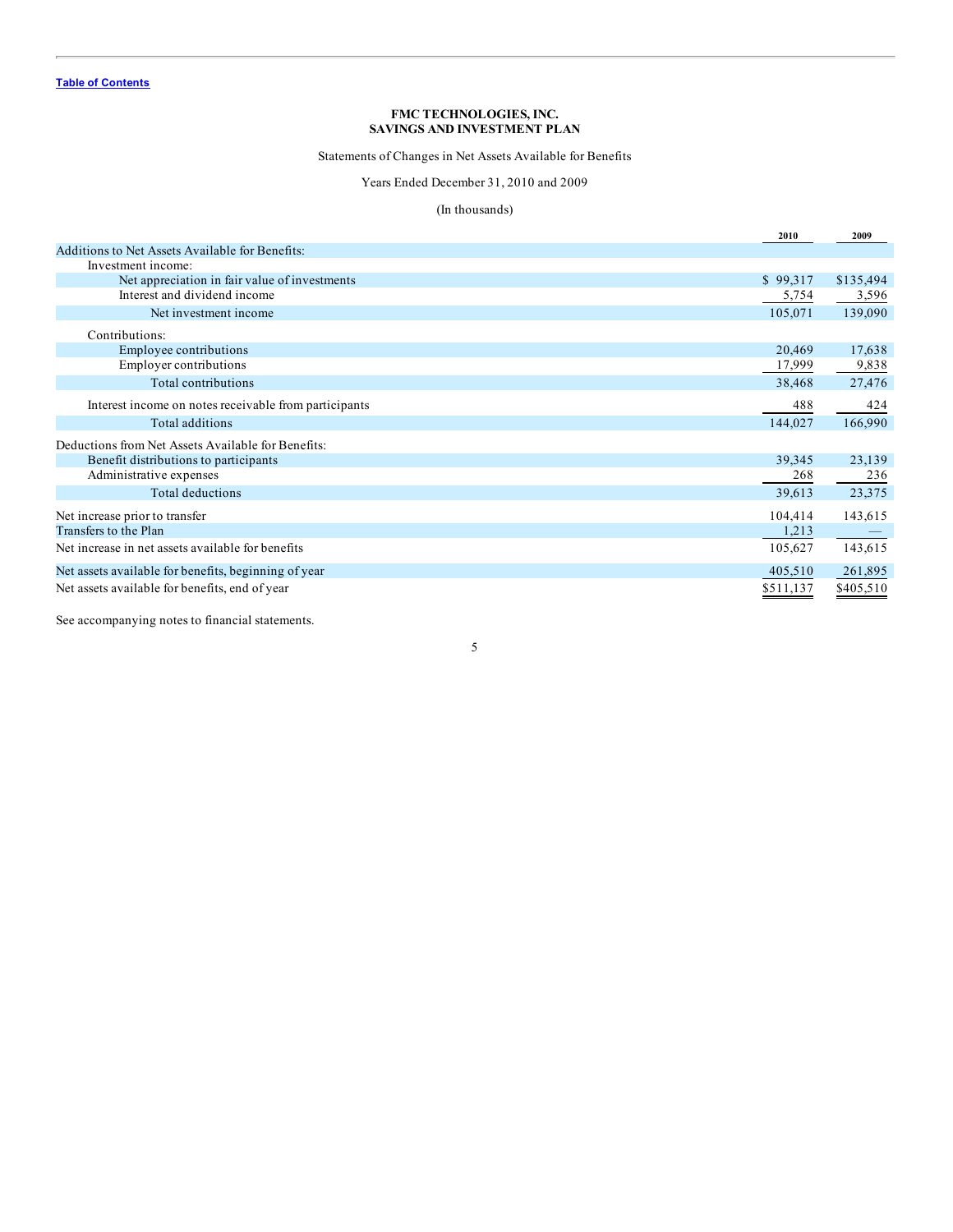Notes to Financial Statements

December 31, 2010 and 2009

#### <span id="page-5-0"></span>**(1) Description of the Plan**

The following description of the FMC Technologies, Inc. (the Company) Savings and Investment Plan (the Plan) provides general information. Participants should refer to the Plan Document for a more complete description of the Plan's provisions.

#### *(a) General*

The Plan is a qualified salary-reduction plan under Section 401(k) of the Internal Revenue Code, and is available to all employees of the Company who meet certain eligibility requirements under the Plan. Such employees are eligible to participate in the Plan immediately upon commencement of their employment with the Company. The Plan is subject to the provisions of the Employee Retirement Income Security Act of 1974, as amended (ERISA). The Plan is administered by the FMC Technologies, Inc. Employee Benefit Committee, acting on behalf of the Plan administrator, the Company.

On October 2, 2009, the Board of Directors of the Company approved an amendment to the Plan which requires the Company to make a nonelective contribution based on a participant's Compensation, as defined by the Plan, subject to certain limitations of the Internal Revenue Code of 1986, as amended (the Code). Effective January 1, 2010, the Company makes nonelective contributions to all eligible nonunion employees hired or rehired on or after January 1, 2010, and current nonunion participants with less than five years of vesting service as of December 31, 2009. Contributions and vesting are described below.

#### *(b) Contributions*

The Plan allows participants to contribute a percentage of their Compensation. Participants may elect to contribute up to 75% of their total eligible compensation (20% for participants whose base salary is equal to or greater than the Internal Revenue Service (IRS) Highly Compensated Employee earnings limit) on a pre-tax or an after-tax basis. Participants may elect to make after-tax contributions, either as an alternative to pre-tax contributions, or in addition to pre-tax contributions. Pre-tax contributions were subject to the limitation of \$16,500 for 2010 and 2009, under the Code. In addition, active employees who attain age 50 or older during the year are eligible to make catch-up contributions to the prescribed limit. The amount of the catch-up contribution was \$5,500 for 2010 and 2009.

The Company makes matching contributions (Company Safe Harbor Matching Contributions) for all active participants, except for certain bargaining unit employees. The Company matches 100% of each participant's contribution, up to the first 5% of eligible compensation. Additionally, the Company makes nonelective contributions of 4% for all eligible participants as described above. The nonelective contribution percentage is determined annually by the Company.

At December 31, 2010, a total of 4,763 current and former employees participated in the Plan.

#### *(c) Trust and Recordkeeping*

The Company and Fidelity Management Trust Company (the Trustee) established a trust (the Trust) for investment purposes as part of the Plan. The Trustee is also the Plan's recordkeeper.

#### *(d) Investment Options*

Participants have the option of investing their contributions and the Company's matching contributions among one or all of the available investment options. Participants may transfer some or all of the balances out of any fund into one or any combination of the other funds at any time.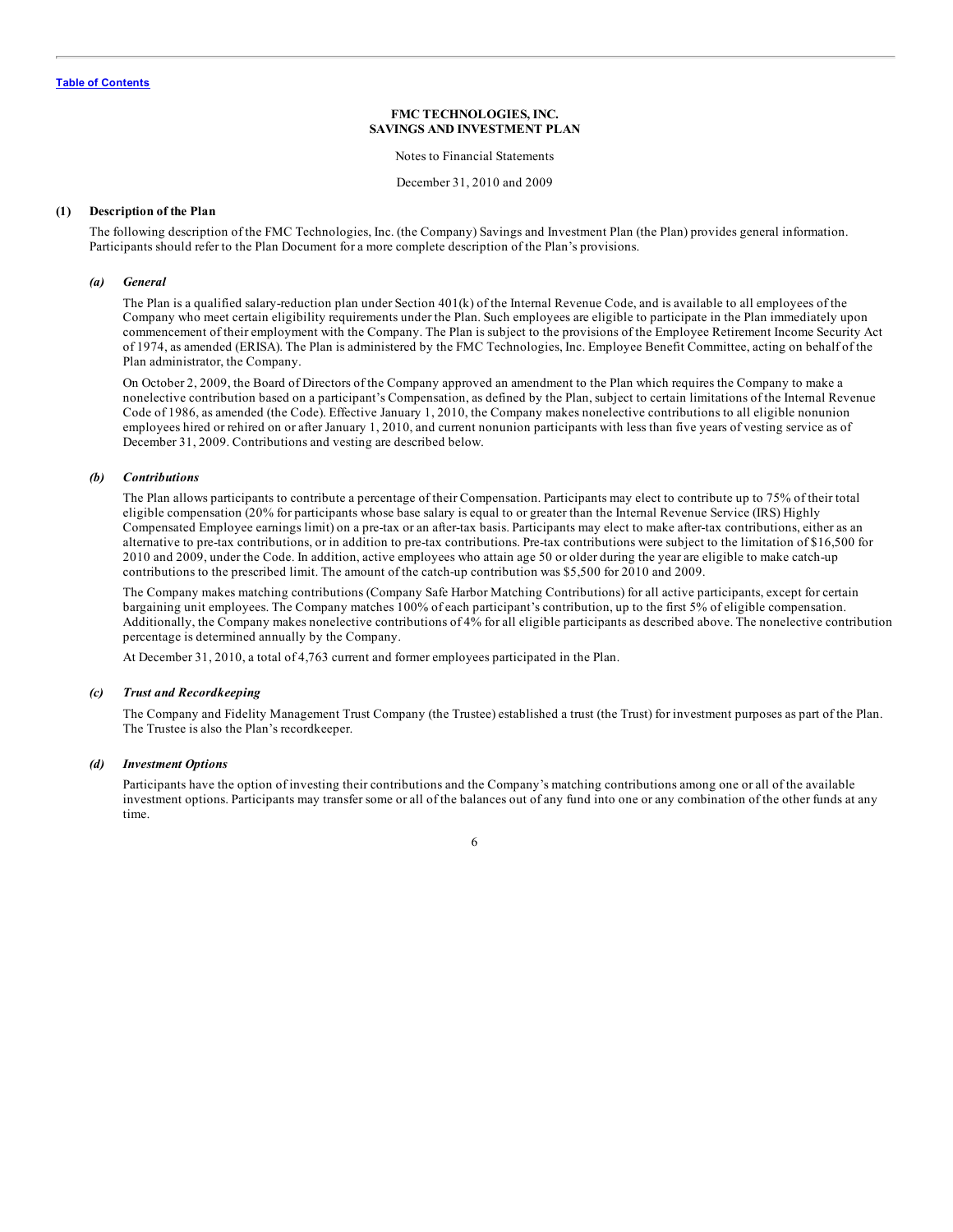#### *(e) Vesting*

Participants are immediately vested in their elective contributions plus actual earnings thereon.

Prior to December 31, 2009, vesting in the Company's matching contributions and related earnings was determined according to the following graduated schedule based on years of service. Additionally, an individual who was a participant and an employee became fully vested in his or her Company matching contributions and related earnings upon attainment of age 55, death, or termination of employment by reason of total or permanent disability.

| <b>Years of Service</b> | <b>Percent Vested</b> |
|-------------------------|-----------------------|
| Fewer than 2            | $0\%$                 |
| 2 but fewer than 3      | 20%                   |
| 3 but fewer than 4      | 40%                   |
| 4 but fewer than 5      | 60%                   |
| 5 or more               | $100\%$               |

Effective December 31, 2009, an individual who is both a participant and an employee of the Company is 100% vested in the balance of his or her Company Safe Harbor Matching Contributions and related earnings. Additionally, eligible participants become vested in any balance of his or her Company nonelective contributions upon three years of service.

#### *(f) Payment of Benefits and Forfeitures*

Upon termination of service, death, disability or attainment of age 59 1/2, any participant may elect to immediately receive a lump sum distribution equal to the vested interest of his or her account. Participants may, upon termination, elect to defer their lump sum distribution or receive annual installments. If a participant is not fully vested in the Company's contributions to his or her account on the date of termination of employment, the nonvested portion is forfeited. Forfeitures are used to pay certain administrative expenses of the Plan and to reduce future Company contributions to the Plan. During 2010 and 2009, forfeitures of \$426,000 and \$786,000, respectively, were used to pay certain administrative expenses of the Plan and to reduce Company contributions. The forfeited balances held in the Plan as of December 31, 2010 and 2009, were \$38,000 and \$382,000, respectively.

#### *(g) Administrative Expenses*

Certain Plan administrative expenses are paid by the Trustee out of the assets of the Plan and constitute a charge upon the respective investment funds or upon the individual participants' accounts. Certain other Plan expenses may be paid by the Plan from the forfeitures balance, or by the Company.

## *(h) Withdrawals and Loans*

The Plan allows participants to make in-service and hardship cash withdrawals (subject to income taxation and IRS penalties) of some or all of their vested account balances. Eligible participants may also receive money from the Plan in the form of loans. The minimum that may be borrowed is \$1,000. The maximum that may be borrowed is the lesser of \$50,000, as adjusted, or 50% of the participant's vested account balance. Loans, which are secured by the participant's vested account balance, must be repaid over a time period not to exceed 60 months with interest at a reasonable rate as determined by the Plan administrator. A participant may have no more than two loans outstanding at any one time.

#### *(i) Plan Termination*

The Company has the right under the Plan to discontinue its contributions at any time and to terminate the Plan subject to the provisions of the Plan and ERISA, but has not expressed any intent to do so. In the event of Plan termination, participants will become 100% vested in their account balances.

#### *(j) Participant Accounts*

A separate account is maintained for each participant. Each participant's account is credited with the participant's contributions, the Company's contributions and allocations of Plan earnings or losses and certain administrative expenses. The benefit to which a participant is entitled is the benefit that can be provided from the participant's vested account.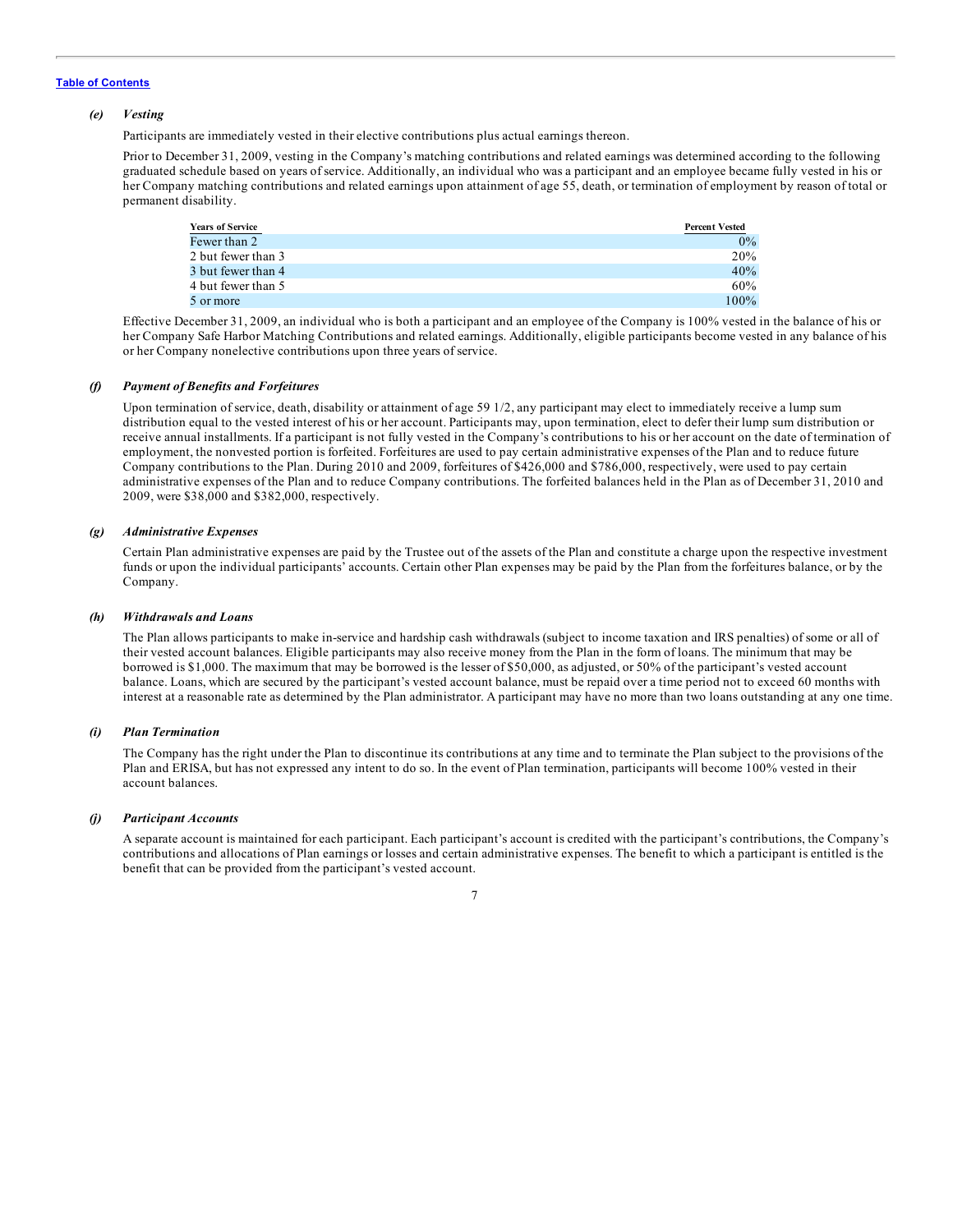#### *(k) Transfers to the Plan*

In conjunction with the Company's business acquisition activities, Plan assets have been transferred into the Plan. Mergers of acquired-company plans are included in Transfers to the Plan in the accompanying Statements of Changes in Net Assets Available for Benefits.

#### **(2) Summary of Significant Accounting Policies**

The following are the significant accounting policies followed by the Plan:

#### *(a) Basis of Accounting*

The Plan's financial statements are prepared on the accrual basis of accounting in accordance with accounting principles generally accepted in the United States of America.

#### *(b) Recently Adopted Accounting Standards*

Effective December 15, 2010, the Plan adopted the update to an existing standard issued by the Financial Accounting Standards Board (FASB) which clarifies how loans to participants should be classified and measured by defined contribution pension benefit plans. The update requires that participant loans be classified as notes receivable from participants, which are segregated from plan investments and measured at their unpaid principal balance plus any accrued but unpaid interest. Accordingly, the 2009 participant loans have been reclassified on the Statement of Net Assets Available for Benefits to conform to the 2010 presentation.

Effective January 1, 2010, the Plan adopted an update issued by the FASB regarding improving disclosures about the fair value measurements. The update requires disclosures of significant transfers in and out of Levels 1 and 2. In addition, it clarifies existing disclosure requirements regarding inputs and valuation techniques as well as the appropriate level of disaggregation for fair value measurement disclosures. The Plan will adopt the provisions of this update which require separate presentation of purchases, sales, issuances and settlements within the Level 3 reconciliation effective January 1, 2011.

#### *(c) Investment Valuation and Income Recognition*

The Plan's investments are stated at fair value. See Note 5 for discussion of fair value measures.

Purchases and sales of securities are recorded on a trade date basis. The Plan presents in the Statements of Changes in Net Assets Available for Benefits the net appreciation in the fair value of its investments which consists of the related gains and the unrealized appreciation on these investments. Dividends are recorded on the record date. Interest income is recorded on the accrual basis.

#### *(d) Fully Benefit-Responsive Benefit Contracts*

Investment contracts held by a defined contribution plan are required to be reported at fair value. However, contract value is the amount participants would receive if they were to initiate permitted transactions under the terms of the plan. Therefore, contract value is the relevant measurement attribute for that portion of the net assets available for benefits of a defined-contribution plan attributable to fully benefitresponsive investment contracts. The Statements of Net Assets Available for Benefits present the difference between the fair value of the investment contracts and their contract value. The Statements of Changes in Net Assets Available for Benefits are prepared on a contract value basis, which represents the principal balances of the contracts, plus accrued interest at the stated rate, net of payments received and contract charges by the insurance company.

The Plan holds investments in a fully benefit-responsive benefit contract, Fidelity Managed Income Portfolio II Class 2 Fund ("Fidelity MIP II Fund"). The contract value of the Fidelity MIP II Fund was \$70,879,000 and \$56,056,000 as of December 31, 2010 and 2009, respectively.

#### *(e) Notes Receivable from Participants*

Notes receivable from participants represent participant loans that are recorded at their unpaid principal balance plus any accrued but unpaid interest. Interest income on notes receivable from participants is recorded when it is earned. No allowance for credit losses has been recorded as of December 31, 2010 and 2009.

#### *(f) Use of Estimates*

The preparation of financial statements in conformity with generally accepted accounting principles requires the Plan administrator to make estimates and assumptions that affect the reported amounts of assets, liabilities and changes therein and disclosure of contingent assets and liabilities at the date of the financial statements. Actual results could differ from these estimates.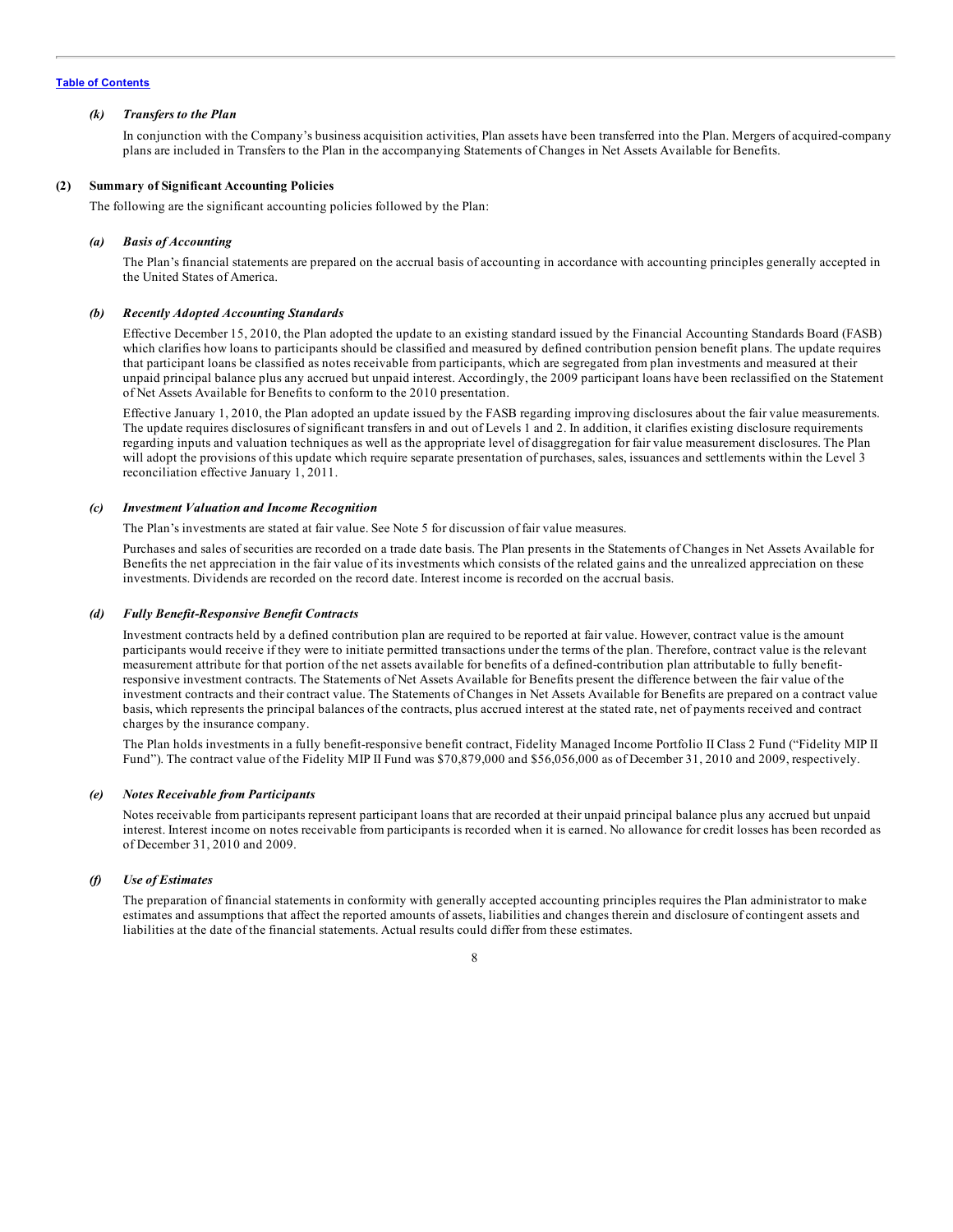#### *(g) Risk and Uncertainties*

The Plan invests in various investment securities. Investment securities are exposed to various risks, such as interest rate, credit risk and overall market volatility. Due to the level of risk associated with certain investment securities, it is reasonably possible that changes in the values of investment securities will occur in the near term and that such changes could materially affect participants' account balances and the amounts reported in the Statements of Net Assets Available for Benefits.

#### *(h) Payment of Benefits*

Benefit distributions to participants are recorded when paid.

#### **(3) Party-in-Interest Transactions**

The Trustee provides certain accounting and administrative services to the Plan for which approximately \$251,000 and \$236,000 of expenses were charged for the years ended December 31, 2010 and 2009, respectively. Certain Plan investments, amounting to \$223,749,000 and \$174,581,000 at December 31, 2010 and 2009, respectively, are units of funds managed by the Trustee.

Certain employees and officers of the Company, who may also participate in the Plan, perform administrative services to the Plan at no cost.

A significant portion of the Plan's assets are invested in common stock of the Company. At December 31, 2010 and 2009, the Plan held 2,272,015 and 2,835,409 shares of common stock of the Company, respectively, with fair value of \$202,005,000 and \$164,000,000, respectively, and a cost basis of \$70,047,000 and \$84,716,000, respectively.

#### **(4) Investments**

Investments at fair value, which represent 5% or more of the Plan's assets available for benefits, are separately identified below:

|                                                       |           | December 31. |
|-------------------------------------------------------|-----------|--------------|
| (In thousands)                                        | 2010      | 2009         |
| <b>FMCTI Stock Fund</b>                               | \$202,005 | \$164,000    |
| Fidelity MIP II CL 2 Fund                             | 71.586    | 55.361       |
| Fidelity Retirement Government Money Market Portfolio | 38,787    | 29.997       |

The Plan's investments (including investments bought, sold, and held during the year) appreciated in value as follows:

|                                 |          | Year Ended December 31, |
|---------------------------------|----------|-------------------------|
| (In thousands)                  | 2010     | 2009                    |
| Common stock                    | \$81,025 | \$108.159               |
| Registered investment companies | 16.953   | 25.478                  |
| Common / collective trusts      | 1,339    | 1,857                   |
|                                 | \$99.317 | \$135,494               |

#### **(5) Fair Value Measurements**

Fair value is defined as the price that would be received to sell an asset in an orderly transaction between market participants at the reporting date. The fair value framework requires the categorization of assets and liabilities into three levels based upon the assumptions (inputs) used to price the assets or liabilities. Level 1 provides the most reliable measure of fair value, whereas Level 3 generally requires significant management judgment. The three levels are defined as follows:

- *Level 1*: Unadjusted quoted prices in active markets for identical assets and liabilities.
- *Level 2*: Observable inputs other than those included in Level 1. For example, quoted prices for similar assets or liabilities in active markets or quoted prices for identical assets or liabilities in inactive markets.
- *Level* 3: Unobservable inputs reflecting management's own assumptions about the inputs used in pricing the asset or liability.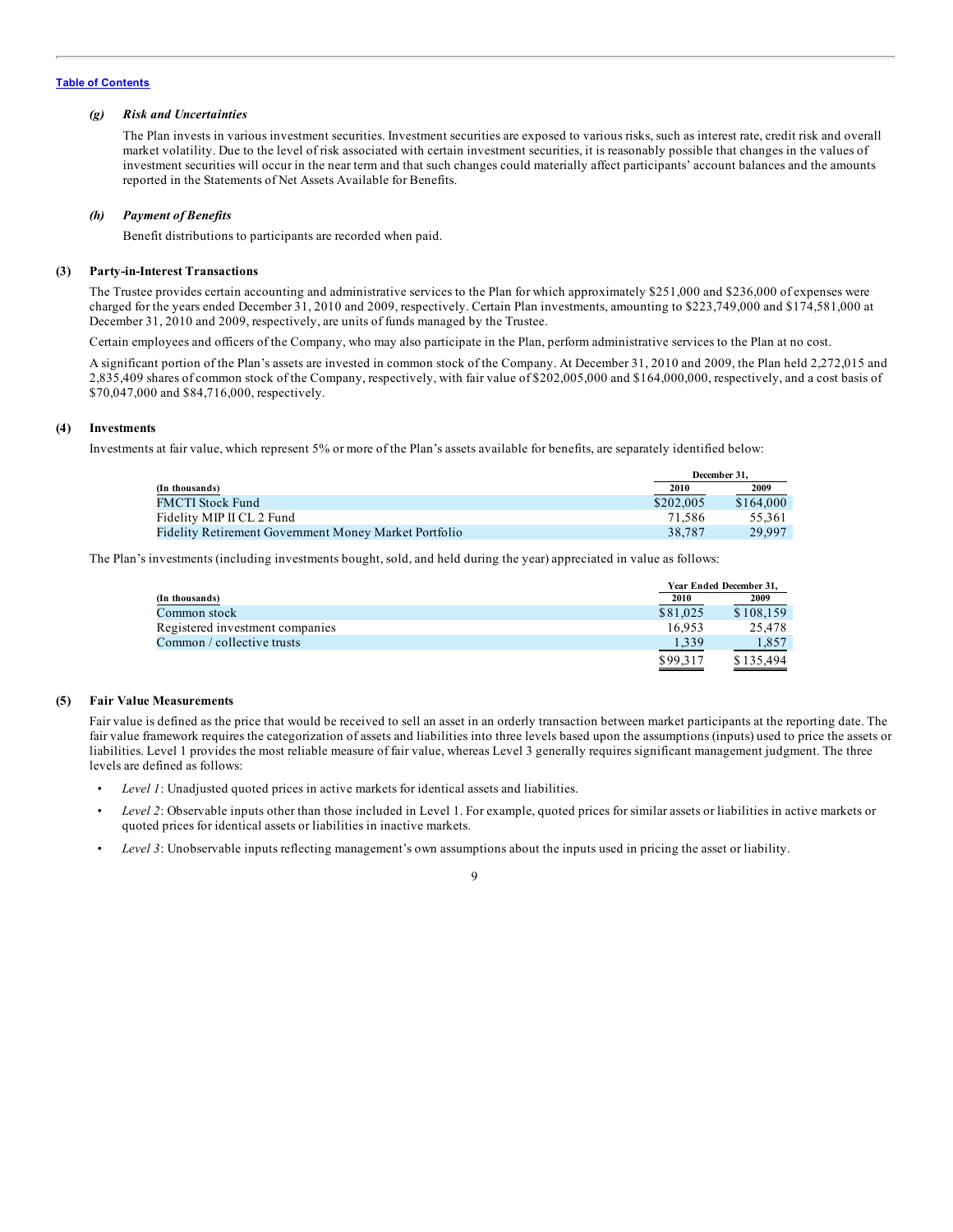The following is a description of the valuation methodologies used for assets measured at fair value:

- *Common stock*: Valued at the closing price reported on the active market on which the security is traded.
- *Interest bearing cash*: Valued at cost, which approximates fair value.
- *Registered investment companies*: Valued at quoted market prices, which represent the net asset value of the securities held in such funds at yearend.
- *Stable value fund*: Valued at the net asset value of the shares held by the Plan at year-end, which is based on the fair value of the underlying investments using information reported by the investment advisor at year-end.
- *Common / collective trust*: Valued at the net asset value of the shares held by the Plan at year-end, which is based on the fair value of the underlying investments using information reported by the investment advisor at year-end.

The methods described above may produce a fair value calculation that may not be indicative of net realizable value or reflective of future fair values. Furthermore, while the Plan believes its valuation methods are appropriate and consistent with other market participants, the use of different methodologies or assumptions to determine the fair value of certain financial instruments could result in a different estimate of fair value at the reporting date.

Assets measured at fair value were as follows:

|                                  | December 31, 2010 |                   |           | December 31, 2009        |           |           |           |                |
|----------------------------------|-------------------|-------------------|-----------|--------------------------|-----------|-----------|-----------|----------------|
| (In thousands)                   | Total             | Level 1           | Level 2   | Level 3                  | Total     | Level 1   | Level 2   | Level 3        |
| Common stock                     | \$202,005         | \$202,005         |           | $\mathsf{s}$ —           | \$164,000 | \$164,000 |           | $\mathbf{s}$ — |
| Interest bearing cash            | 4,963             |                   | 4,963     |                          | 7,376     |           | 7,376     |                |
| Registered investment companies: |                   |                   |           |                          |           |           |           |                |
| U.S. equity—large cap funds      | 42,562            | 42,562            |           |                          | 44,969    | 44,969    |           |                |
| U.S. equity—mid cap funds        | 27,091            | 27,091            |           |                          | 7,793     | 7,793     |           |                |
| U.S. equity—small cap funds      | 10.579            | 10,579            |           |                          | 6.199     | 6.199     |           |                |
| International equity funds       | 30,775            | 30,775            |           |                          | 28,964    | 28,964    |           |                |
| Target date retirement funds     | 27.492            | 27,492            |           |                          | 16,546    | 16,546    |           |                |
| Fixed income funds               | 32,885            | 32,885            |           |                          | 24,630    | 24,630    |           |                |
| Stable value funds               | 110,373           | $\hspace{0.05cm}$ | 110,373   |                          | 85,358    |           | 85,358    |                |
| Common / collective trust fund   | 10,581            |                   | 10,581    | $\overline{\phantom{0}}$ | 8,502     |           | 8,502     |                |
| Total assets at fair value       | \$499,306         | \$373,389         | \$125,917 |                          | \$394,337 | \$293,101 | \$101,236 |                |

#### **(6) Income Taxes**

The Plan obtained its latest determination letter on November 6, 2009, in which the IRS stated that the Plan, as then designed, was in compliance with the applicable requirements of the Code. The Plan has been amended since receiving the determination; however, the Plan administrator and the Plan's tax counsel believe that the Plan, as amended, is designed and is currently being administered in compliance with the applicable requirements of the Code. Therefore, the Plan administrator believes that the Plan is qualified and the related trust is tax-exempt as of December 31, 2010.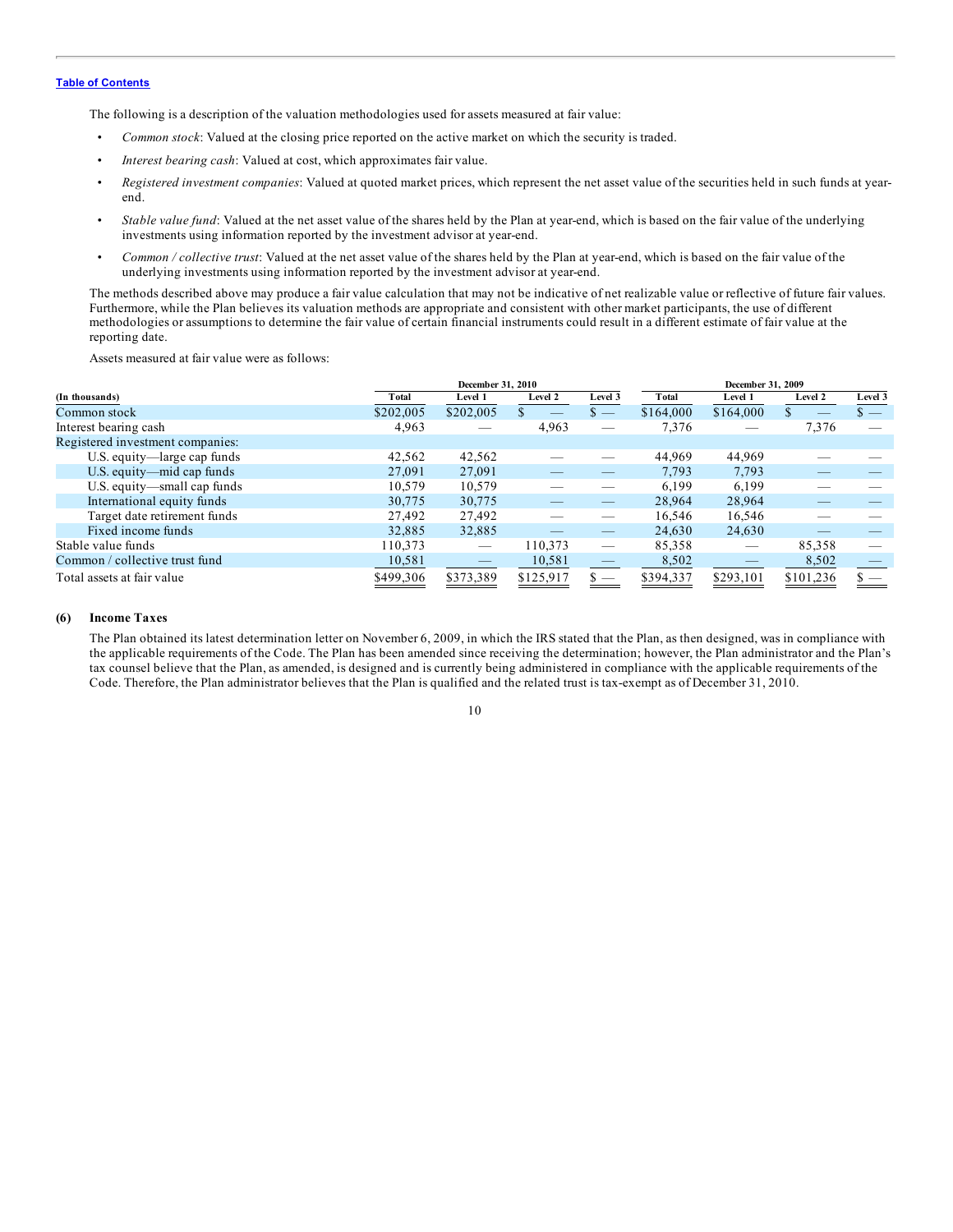#### **(7) Reconciliation of Financial Statements to Form 5500**

The following is a reconciliation of net assets available for benefits per the financial statements to the Form 5500 at December 31, 2010 and 2009:

| December 31.        |           |
|---------------------|-----------|
| 2010                | 2009      |
| \$511,137 \$405,510 |           |
|                     |           |
| 707                 | (696)     |
|                     | \$404.814 |
|                     | \$511,844 |

The following is a reconciliation of the changes in net assets available for benefits per the financial statements to the Form 5500 for the years ended December 31, 2010 and 2009:

|                                                                                                       | Year Ended December 31, |           |
|-------------------------------------------------------------------------------------------------------|-------------------------|-----------|
| (In thousands)                                                                                        | 2010                    | 2009      |
| Increase in net assets available for benefits per financial statements                                | \$105.627               | \$143,615 |
| Less: Adjustment from fair value to contract value for interest in collective trust relating to fully |                         |           |
| benefit-responsive investment contracts                                                               |                         |           |
| Prior year adjustment                                                                                 | 696                     | 1.892     |
| Current year adjustment                                                                               | 707                     | (696)     |
| Increase in net assets available for benefits per the Form 5500                                       | \$107,030               | \$144,811 |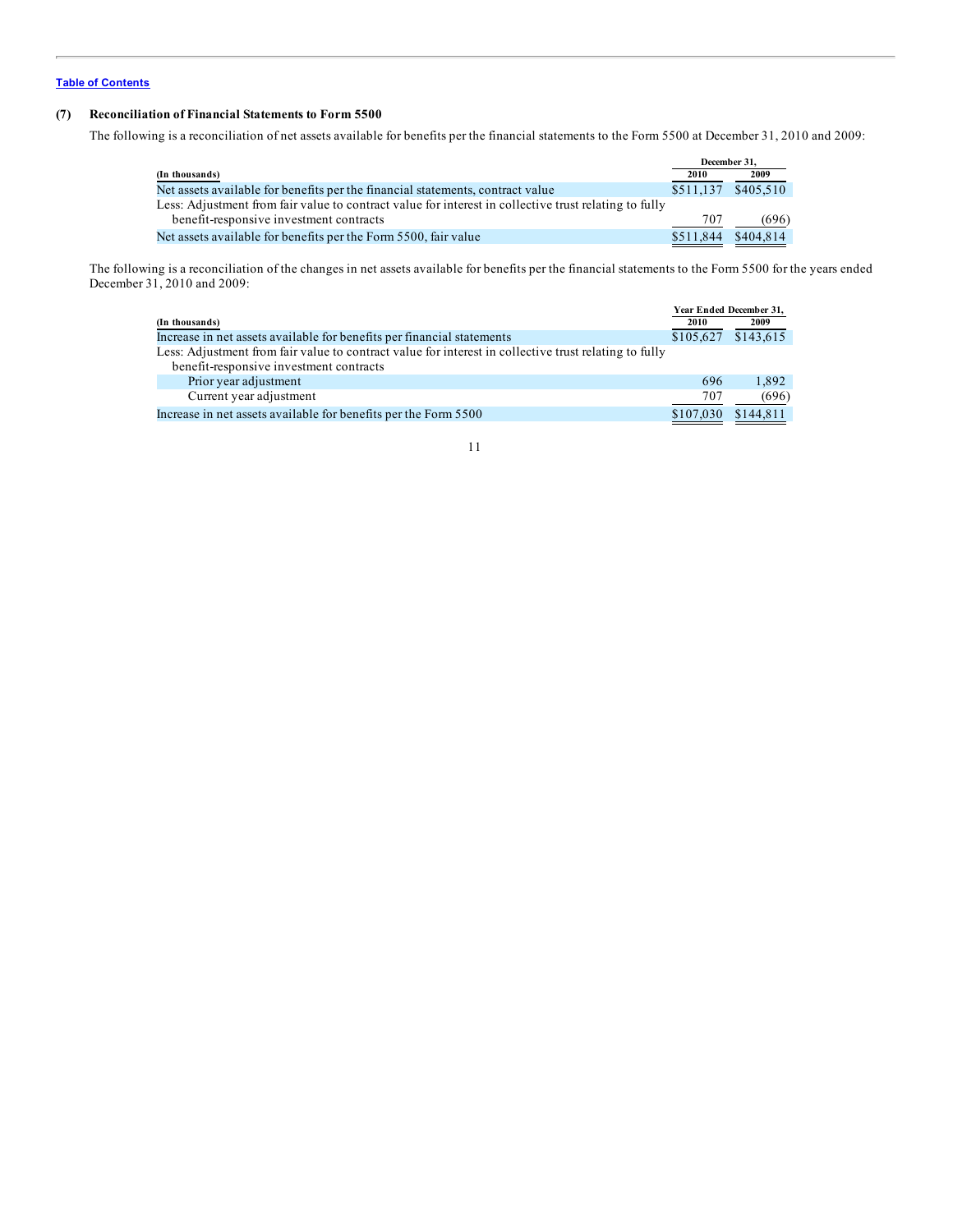#### Form 5500 Schedule H, Part IV, Line 4i – Schedule of Assets (Held at End of Year)

## December 31, 2010

#### (In thousands)

<span id="page-11-0"></span>

|                          | (b) Identity of issuer, borrower,<br>lessor, or similar party | (c) Description of investment including maturity date,<br>number of shares or units, rate of interest, collateral,<br>and par or maturity value | $(d) Cost**$        | (e) Current<br>value |
|--------------------------|---------------------------------------------------------------|-------------------------------------------------------------------------------------------------------------------------------------------------|---------------------|----------------------|
| $\frac{(\mathbf{a})}{*}$ | FMCTI Stock Fund (FMC Technologies, Inc. Common<br>Stock)     | FMC Technologies, Inc. Common Stock, 2,272,015 shares                                                                                           | N/A<br>$\mathbf{s}$ | \$202,005            |
| $\ast$                   | <b>FMCTI</b> Institutional Cash Portfolio                     | Interest-Bearing Cash                                                                                                                           | N/A                 | 4,963                |
|                          | Franklin Mutual Quest CL Z Fund                               | International Equity Fund                                                                                                                       | N/A                 | 12,236               |
|                          | Sequoia Fund                                                  | Large Cap Value Fund                                                                                                                            | N/A                 | 16,833               |
| $\ast$                   | Fidelity Puritan K Fund                                       | <b>Balanced Fund</b>                                                                                                                            | N/A                 | 6,067                |
|                          | Eaton Vance Large-Cap Value Fund CLI                          | Large Cap Value Fund                                                                                                                            | N/A                 | 961                  |
| $\ast$                   | Fidelity Blue Chip Growth K Fund                              | Large Cap Growth Fund                                                                                                                           | N/A                 | 18,701               |
| $\ast$                   | Fidelity Low-Priced Stock K Fund                              | Mid Cap Value Fund                                                                                                                              | N/A                 | 14,635               |
| $\ast$                   | Fidelity Diversified International K Fund                     | International Equity Fund                                                                                                                       | N/A                 | 18,539               |
|                          | PIMCO Total Return Fund – Administrative Class                | <b>Bond Mutual Fund</b>                                                                                                                         | N/A                 | 20,487               |
|                          | MSIFT Mid Cap Growth Portfolio - Administrative Class         | Mid Cap Growth Fund                                                                                                                             | N/A                 | 12,456               |
|                          | Royce Low-Priced Stock Fund                                   | Small Cap Value Fund                                                                                                                            | N/A                 | 10,579               |
| $\ast$                   | Fidelity Capital & Income Fund                                | High Yield Bond Fund                                                                                                                            | N/A                 | 12,398               |

**(Continued)**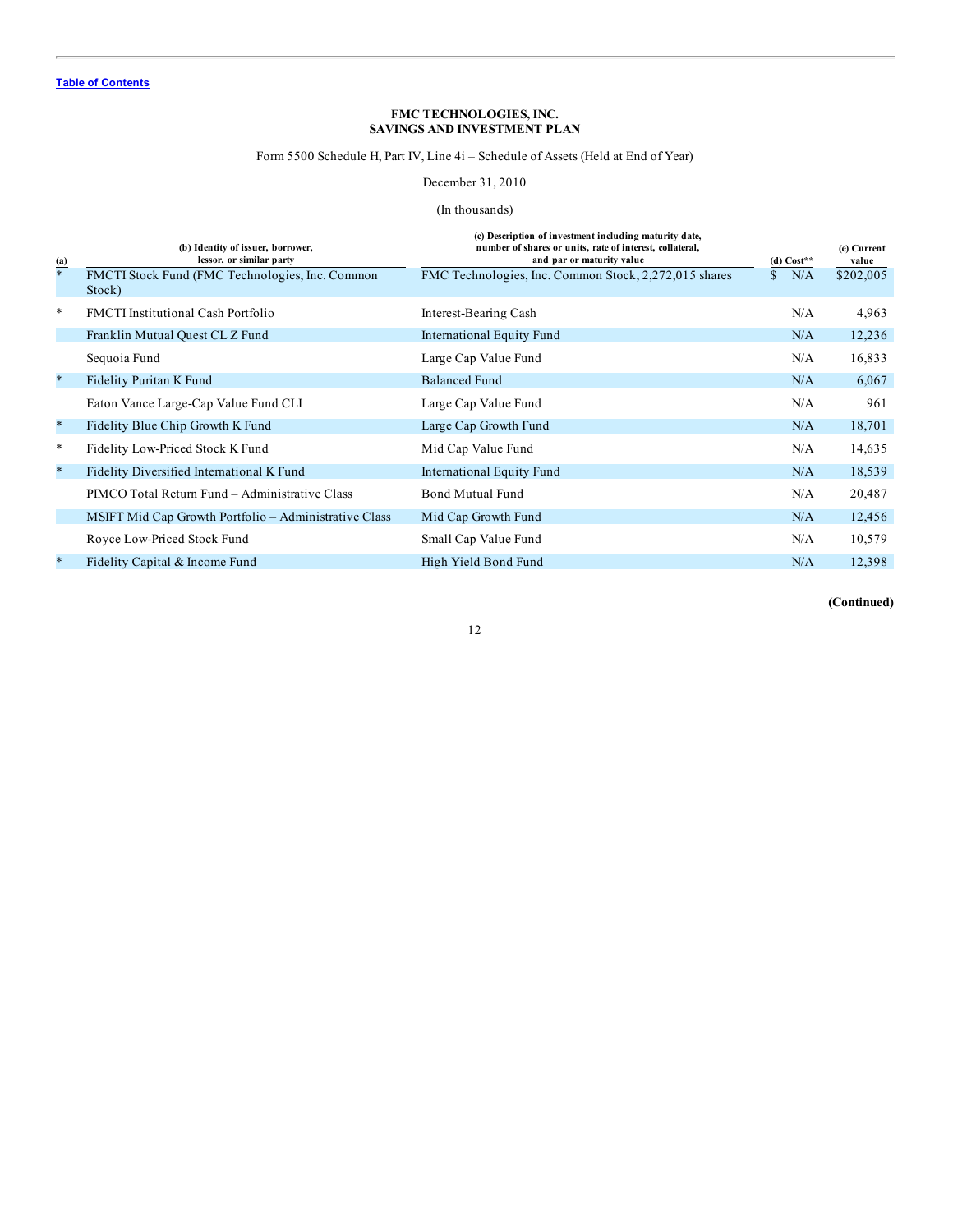## Form 5500 Schedule H, Part IV, Line 4i – Schedule of Assets (Held at End of Year), Continued

## December 31, 2010

#### (In thousands)

| $\frac{(\mathbf{a})}{*}$ | (b) Identity of issuer, borrower,<br>lessor, or similar party<br>Fidelity Freedom K Funds:                                                                      | (c) Description of investment including maturity date,<br>number of shares or units, rate of interest, collateral,<br>and par or maturity value                                | (d) $Cost**$                                  | (e) Current<br>value                                    |
|--------------------------|-----------------------------------------------------------------------------------------------------------------------------------------------------------------|--------------------------------------------------------------------------------------------------------------------------------------------------------------------------------|-----------------------------------------------|---------------------------------------------------------|
|                          | Freedom K Income Fund<br>Freedom K 2000 Fund<br>Freedom K 2010 Fund<br>Freedom K 2020 Fund<br>Freedom K 2030 Fund<br>Freedom K 2040 Fund<br>Freedom K 2050 Fund | Asset allocation series funds, which primarily invest in<br>other Fidelity mutual funds (stock, bond and money<br>market) basing asset allocation on a target retirement date. | N/A<br>N/A<br>N/A<br>N/A<br>N/A<br>N/A<br>N/A | 1,867<br>673<br>3,760<br>8,317<br>6,860<br>5,595<br>420 |
| $\star$                  | Fidelity MIP II CL 2 Fund                                                                                                                                       | Stable Value Fund - Portfolio includes investment<br>contracts offered by major insurance companies and other<br>approved institutions                                         | N/A                                           | 71,586                                                  |
| $\ast$                   | Fidelity Retirement Government Money Market Portfolio                                                                                                           | Stable Value Fund                                                                                                                                                              | N/A                                           | 38,787                                                  |
| $\ast$                   | Fidelity U.S. Equity Index Pool Fund                                                                                                                            | Common / Collective Index Fund                                                                                                                                                 | N/A                                           | 10,581<br>499,306                                       |
|                          | Notes receivable from Participants                                                                                                                              | Varying rates of interest $3.84\% - 8.02\%$                                                                                                                                    |                                               | 12,548<br>\$511,854                                     |

\* Party-in-interest.<br>\*\* Cost is not require

Cost is not required for participant directed funds.

See accompanying notes to financial statements.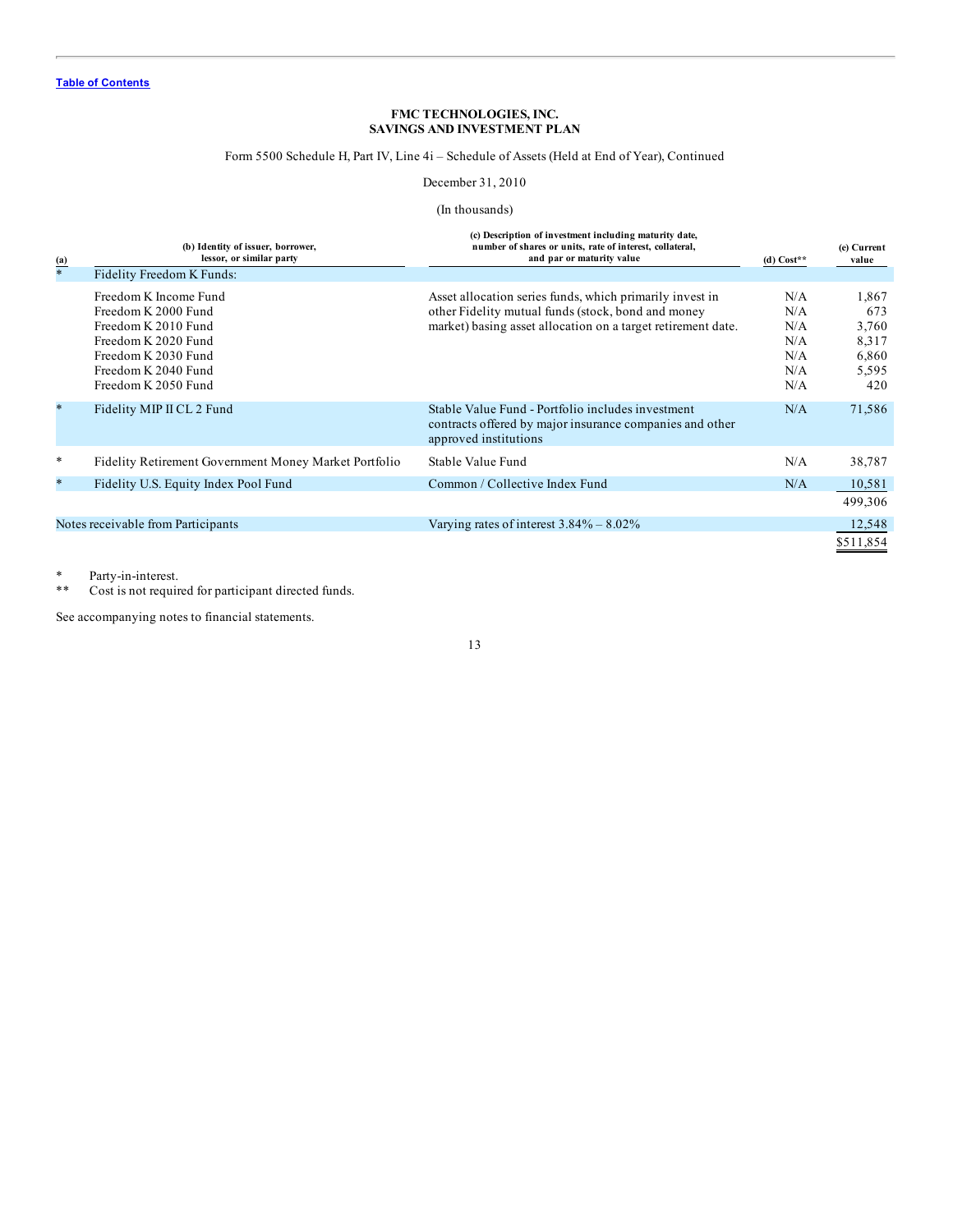#### <span id="page-13-0"></span>**SIGNATURES**

The Plan. Pursuant to the requirements of the Securities Exchange Act of 1934, FMC Technologies, Inc., as Plan Administrator, has duly caused this annual report to be signed on its behalf by the undersigned thereunto duly authorized.

> FMC TECHNOLOGIES, INC. SAVINGS AND INVESTMENT PLAN

By: /s/ William H. Schumann, III

William H. Schumann, III Executive Vice President and Chief Financial Officer

Date: June 10, 2011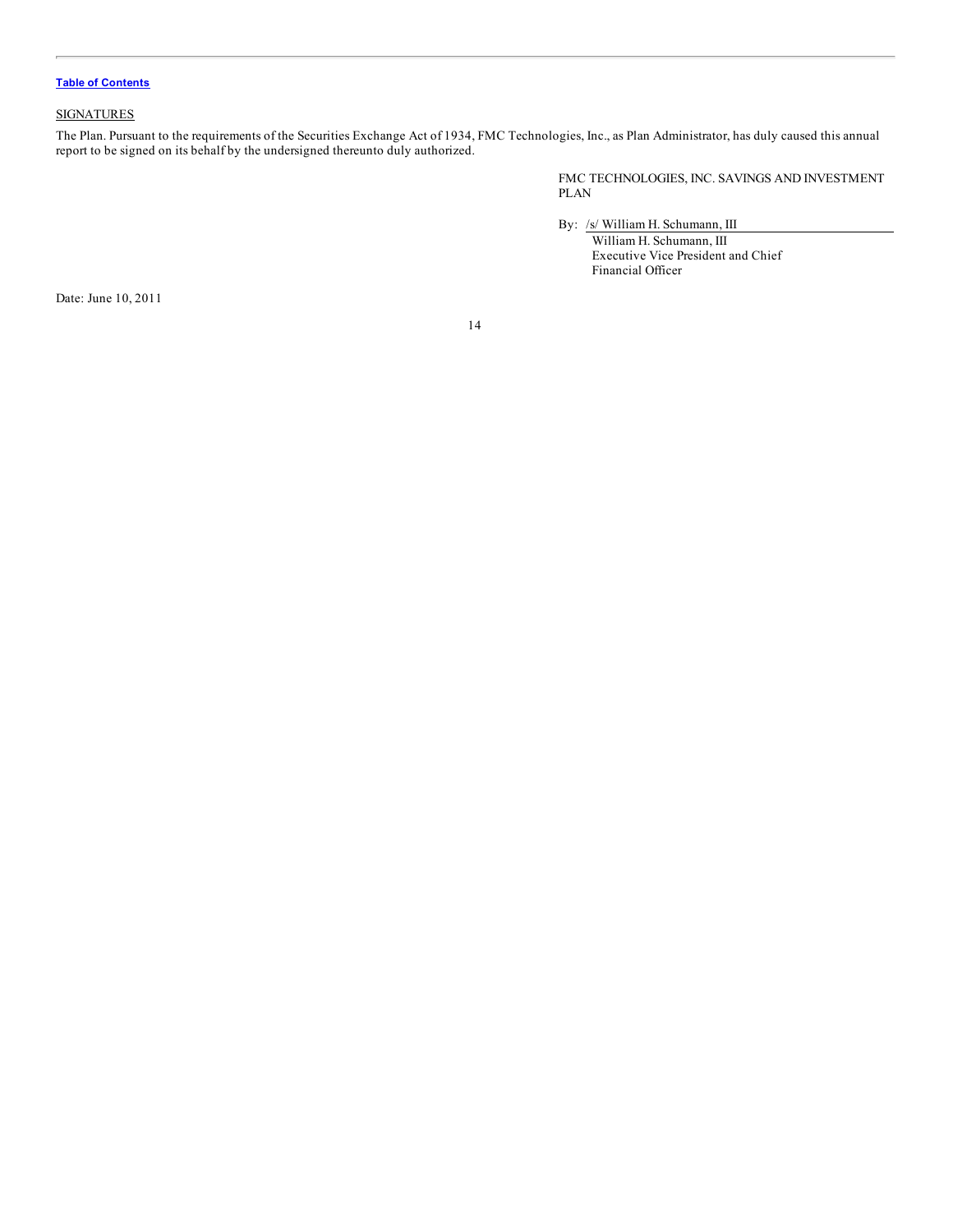#### EXHIBIT INDEX

**NUMBER IN EXHIBIT TABLE DESCRIPTION**

23.1 Consent of Independent Registered Public Accounting Firm (McConnell & Jones LLP)